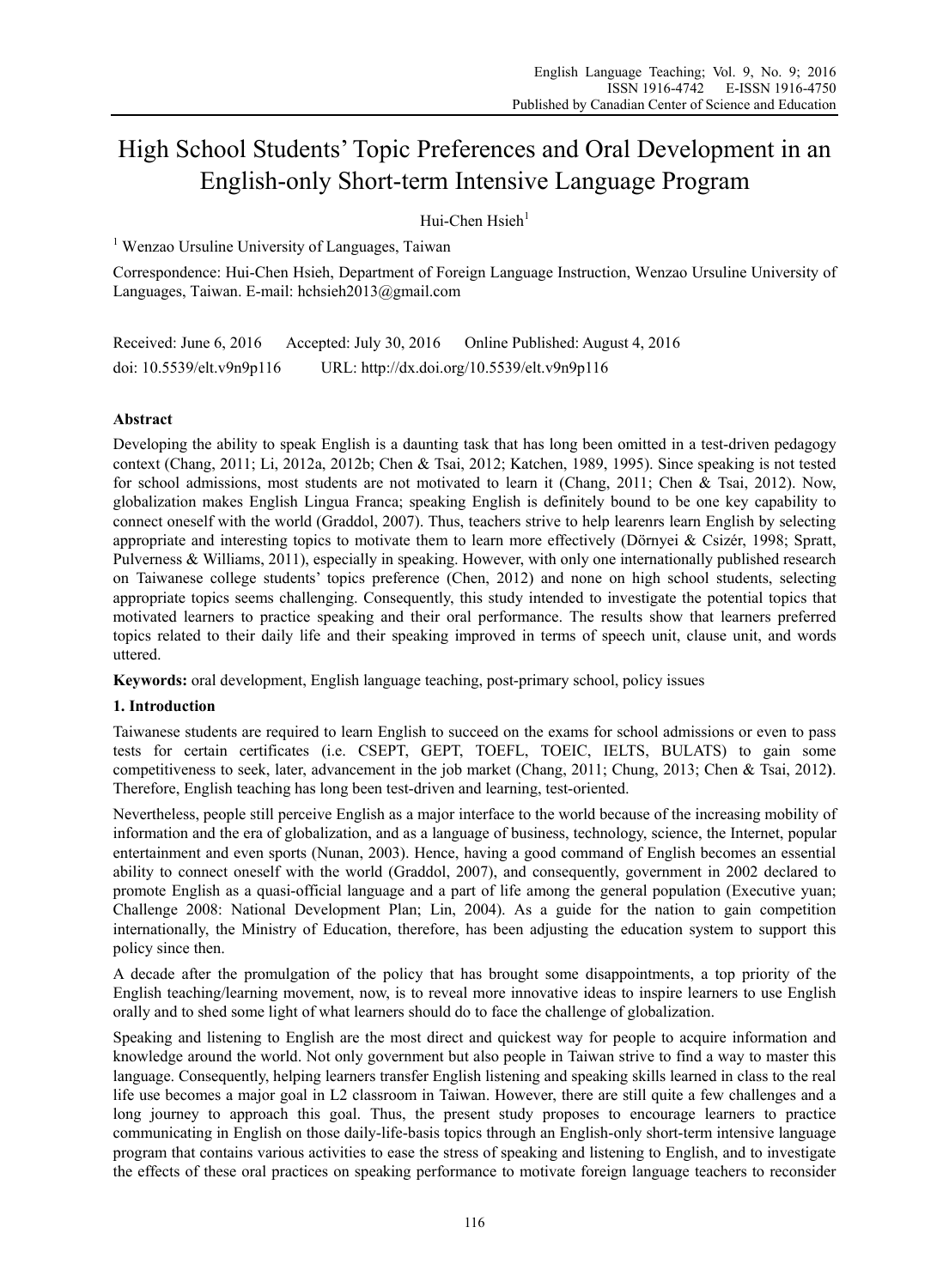some innovative ideas for their classes.

# **2. Literature Review**

## *2.1 Secondary English Language Education in Taiwan: Current Situation*

English learning and teaching have long been determined by both high school and college entry comprehensive assessment exams in Taiwan (Chang, 2011; Chung, 2013; Chen & Tsai, 2012). Classroom time, due to the exam-oriented pressure and the large class size, has been mainly used to prepare students to render entrance exams rather than to achieve language speaking skill. Thus, most students are simply deprived the opportunity to practice L2 listening and speaking in language classrooms (Lin, 2006). Learning motivation or the fun of learning to use a second/foreign language, then, has been neglected gradually under the pressure of every single grade-point on tests or exams.

As a result of having implemented a test-driven pedagogy for decades, students have naturally developed a test-oriented learning attitude. If it is not tested, it's not worth of spending time studying it; and as a result, learning autonomy becomes low (Chung, 2013). Since learners are not tested on speaking skill but are recently tested on listening 2015 in the exams for high school admission, the training of these two skills has long been marginalized among the four skills in language classroom in high school and subsequently most students are gradually uninterested to practice speaking. Therefore, after learning the language for about six to ten years, many people can hardly maintain a fundamental conversation in English (Chang, 2011; Chen & Tsai, 2012; Katchen 1989, 1995; Li, 2012a), neither have they increased the overall proficiency level after extending the schooling years of learning English. According to *Apple Daily* (5 March 2012), Taiwanese pupils and high school students' English proficiency performance in the past two years was inferior to Chinese pupils and Korean students respectively. Authorities from Cambridge English Language Assessment reported that focusing on grammar and recitation as a teaching method in high school cannot expand what is learned to daily life application, the performance on the certificate of English is, therefore, negatively influenced (*Wen wei po*, 5 March 2012). English learning and teaching, therefore, need some insights to break through the status quo.

#### *2.2 The National Policy in English Education*

Since the beginning of the 21<sup>st</sup> century, people around the world have forecasted and witnessed the impact of globalization. Graddol (2007) claimed that "[t]his may be the stage, now rapidly developing, where English becomes indispensable, a key basic skill for everyone." (p. 107) With no exception, and perhaps, with the wish to obtain a competitive edge in the BPO (Business Process Outsourcing) market and to develop an internationalized environment, Taiwanese government, in 2002, also declared to promote English as a quasi-official language by integrating it as part of life among the general population (Executive yuan; Challenge 2008: National Development Plan; Lin, 2004). In fact, many people in Taiwan believe that learning foreign language should be the earlier the better. Hence by responding to the globalization, the rapid and complex changes of the world market, and the popular opinion, the Ministry of Education established "Grade1-9 Curriculum Guidelines" to begin English teaching and learning in Grade 3 with a hope to develop students' English communication skills earlier (Ministry of Education, 2001).

A few years after the implementation of the reform in English learning and teaching, high school students' English communication skills, especially listening and speaking, are by no means improved. Recently, Ding Yawen, the former commissioner of Taipei City Government's Department of Education, in an interview held in 2014 to promote the 12-year education program, citing New Jersey Core Curriculum Content Standards in World Languages (1996; Revised 2004), concluded that the world views English not as a learning subject but a tool to learn the 5 C's, Communication, Culture, Connections, Comparisons, and Communities (Brian, 2014). Hence, to assist the promotion of commanding English among the general population and to cope with the reality that testing leads pedagogy, the inclusion of English listening in the school entrance exams associated with the 12-year education program (Ministry of Education, 2013) in 2015 seems an up-to-date policy although it has not only produced anxiety and controversies but also made a big step toward the goal set by the government in 2002. Speaking, then, is highly expected as the next step to be included in the assessment tests for school admissions despite the difficulty of assessing it.

# *2.3 The Difficulties of English Learning*

Now, due to the impacts of globalization, the low intellectual quality of college students (Wu, *Common Wealth*, 3 October 2012), and the fierce international competition, both academia and industry have urged people to recognize the importance of English and to investigate issues regarding the effective methods of English language teaching in Taiwan to help students become qualified for job market. Li and Lin (2009) cited the report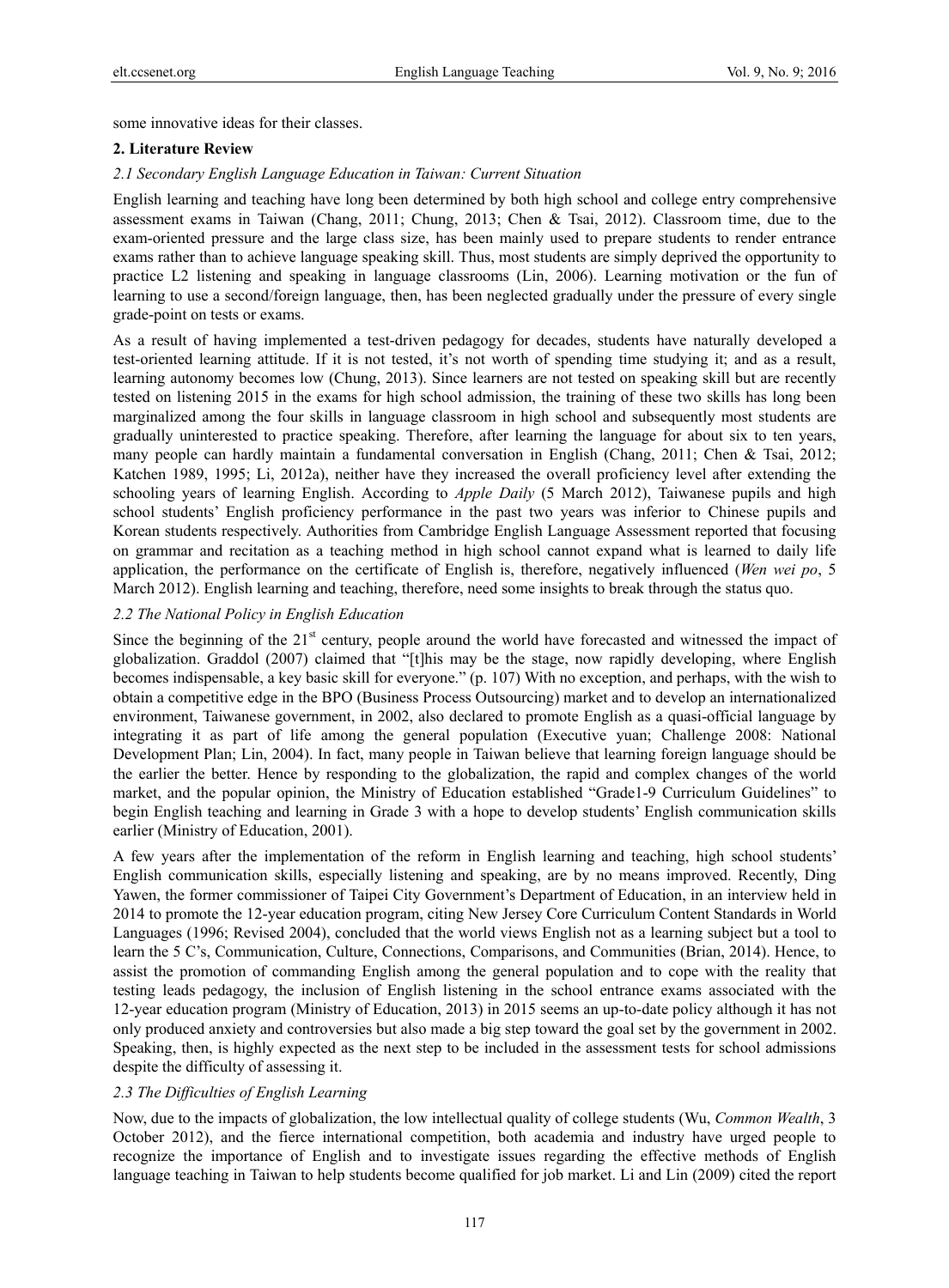in a special issue "*Teach English competence"* in the magazine *Education Parenting Family Lifestyle* in 2007 that revealed, Taiwanese students' English competence and the pass rate of English Proficiency Test have not been improved since the promulgation of the policy of Learning English Earlier. It seems that by extending the schooling year of leaning English is not the solution to make English part of people's life. Meanwhile, in the academia, there haven't been many research studies published in international journals regarding English speaking related issues such as effective teaching methods or the speaking development, but quite a few domestic research studies on the difficulty of speaking test tasks, self-assessment of speaking ability, and the use of technology to assess speaking (Vongpumivitch, 2007, Chen & Tsai, 2012; Teng, 2007; Tsou, 2005), as well as on the reasons for the poor oral performance by Taiwanese students (Chang, 2006; Cheng, Chen & Shih, 2007; Katchen, 1989; 1995; Li &Lin, 2009; Chiu, Guo & Su, 2009;Tang, 2010; Teng, 2007; Tsou, 2005). The frequently mentioned reasons for the poor speaking performance reported by the learners are as the following:

- lack of opportunity to practice using the language,
- feeling inhibited of using adequate vocabulary due to having limited lexicon,
- inability to find a topic to converse,
- lack of experience talking to foreigners

From the above reported difficulties that students experienced, lack of opportunity to practice speaking and listening to English appears to be the major cause. Classroom is the main place where most students could practice using English, but given that language pedagogy has been mainly test-driven, most teachers teach students grammar and vocabulary in order to render entrance exams successfully. In addition, the class-size tends to be large, so the opportunity for the English oral interaction between teacher and students or among students is quite minimal or even neglected. Thus, increasing weekly hours or lowering the starting age of English learning does not actually help improve students' speaking and listening skills. In fact, one of the keys to succeed in language learning should be learning to use it rather than learning about it (Larsen-Freeman & Anderson, 2011; Yang, 2002). Moreover, listening, speaking, reading, and writing are different language competences that knowledge achieved through one cannot be easily converted to the knowledge of the other. That is, speaking ability can only be established and maintained by continuing practice (Tseng, 2007; DeKeyser, 2007). So the only way to improve students' English speaking ability is to keep on speaking and listening to it in classrooms.

#### *2.4 Research on English Speaking*

English speaking has long been marginalized in language classroom, thus, relatively much less effort has been devoted to speaking at schools. Nevertheless, as a result of globalization, few scholars have started to explore speaking skill (Katchen, 1989, 1995), learning motivation( Lee, 2012; Tsai, 2012), as well as new intents on teaching speaking (Chen, 2015; Chang, 2004; Li & Lin, 2009; Lin, 2006; Chuang, 2010; Tsou, 2005; Wachs, 1994). Among these different proposals that aimed at enhancing students' oral communication skills, many of them investigated student perceptions on some new means of teaching, and they all appeared to have pointed out a fact that classroom should be student-centered to provide students with opportunities to practice speaking and with materials to meet their needs, interests, and prior learning experiences. To date in Taiwan, internationally published studies investigating students' topic preferences is scarce. There is only one study (Chen, 2012) on college student's topics preferences for listening, none on high school students. Therefore, based on the results of the previous research and the literature reviewed in R. Ellis (2003), the classes in this English-only intensive program were guided by "task-based" approach, recommended by experts in second language teaching (Ellis, 2003; Lee, 2000; Skehan, 1996; 1998), to help students develop English speaking ability. The course material was selected from Science Fusion, an authentic text used in American elementary schools, for providing students an authentic linguistic input to fit the theme, daily-life spoken English, of the program. It is also hoped that via this program students could be encouraged to actively participate in the activities so to be no longer afraid of speaking English and be able to use English to communicate on a daily life basis.

In addition, research studies addressing English learning/teaching issues in Taiwan have focused mainly on tertiary students, only very few on secondary students. To echo Vongpumivitch (2007) who proposed that research on speaking skills should be undertaken from a variety of perspectives, this study thus attempted to address the following research questions by observing secondary students and by using a Q&A task which is deemed less troublesome (Teng, 2007, p. 9) and also contains clearer inherent sequential structure that seems to be more appropriate for students at this stage to accomplish (Skehan & Foster, 1999). The research questions are:

1) Do students like the English-only intensive language program? Which topic(s) do they like the most?

2) Do the oral activities motivate students to speak English? If they do, do students improve orally?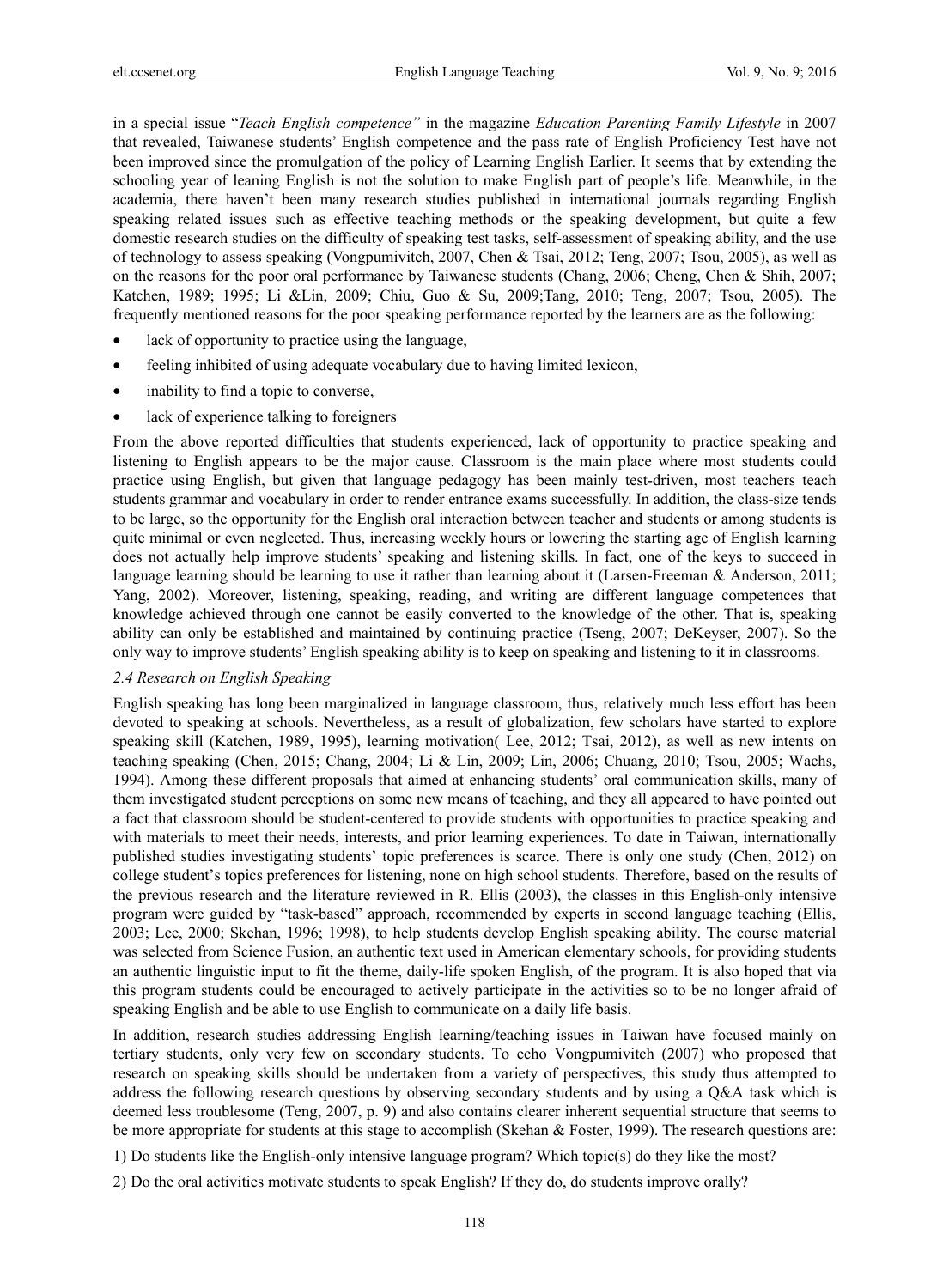#### **3. Method**

#### *3.1 Participants*

There were 55 students (27 male and 28 female), out of 65 newly admitted  $10<sup>th</sup>$  graders enrolled in this English-only short-term intensive language program, filled out the questionnaire anonymously and were included in the analysis for preferences of activities or course contents offered. There were ten students absent the last day of class due to an inclement weather warning. Meanwhile due to technical failure and absences, 43 students' (18 male and 25female) oral recordings were analyzed statistically for oral development. The average of English learning experience was 8.23 years.

#### *3.2 Course Design*

It's commonly accepted that an efficient language learning/teaching course should be based on students' learning rather than teachers' teaching. Larsen-Freeman and Anderson (2011) mentioned "teaching should be subordinated to learning…" (p. 52). Thus, the main learning objective of this English-only short-term intensive language program was to reduce students' fear of speaking English so to enhance oral performance. Teachers in classroom, hence, acted as assistants rather than lecturers; and the classroom time was designed to foster speaking. There were two types of oral-practice activities to encourage students to communicate in English in order to complete tasks. One was in-class oral activities led by classroom teachers, in which students had to hold a group discussion and then to orally report the results of their inquiry or investigation on some problem cases (see Appendix A as an example). The other type of oral-practice activities was team-game activities led by college students, teaching assistants (the apprentice teachers), in a format of game-contest in which learners were separated into groups to compete against each group. The content of games was relevant to the lessons and the games were designed to provide plenty of opportunities for learners to practice using the just-learned vocabulary words or expressions. That is, students ought to correctly verbalize the linguistic items learned in the classes to complete the designated task or to solve some problems in order to win the contest. For example, they might have to say words like "tape measure, scale, or to weigh", or "I suggest using...to measure..." They had to speak but they were not pressured like in a classroom setting since they were in a playful mode in these games.

Regarding the potential predicaments on students' oral expression, relevant vocabulary words and sentence patterns were introduced in class via handouts or teaching aids like PowerPoint slides to reduce students' negative emotions generated from unknown words that could impede self-expression, which in turn could influence learning motivation and learning effects. In addition, this intensive language program was intended to meet students' needs and interests so to induce students' learning motivation. Thus, topics (in part, referred to the natural science textbooks *Science Fusion*) included: science in our life (Note 1), technology in daily life (Note 2), technology and innovation (Note 3), entertainment and leisure (Note 4), interpersonal life and social network (Note 5), culture exploration (Note 6), and other related problem-solving and inquiry skills. Since this program was held in English only, students' learning load was carefully controlled to avoid potential overloading that could lower learning efficiency. To do so, the content knowledge selected in the lessons was not new to tax students' attentional resources. Thus, students only ought to pay much attention to the relevant linguistic parts and, consequently, the effectiveness of speaking practice and the focus on relevant linguistic forms would be greatly increased and, thereby, their learning should be enhanced.

According to the results of previous empirical studies (Prabhu, 1987; Skehan, 1996; Willis, 1996; Lee, 2000), the activities in the classes were arranged in three stages, pre- task, task and post-task. Each stage was designed according to some of the principles proposed by Willis (1996) and Skehan (1998) in order to achieve the learning objectives. Basically, in pre-task, students were expected to understand clearly the learning goals of each lesson. Teachers used power point slides, multimedia video clips, and a variety of different practicing activities, such as listening to and filling in the blanks with words/phrases to learn the basic knowledge and related linguistic elements that were needed to complete a task in a later stage. In task stage, students ought to work in small groups and use English to discuss how to solve the problems given to them. Students had to take notes during the discussion because each of them was going to report orally to the whole class their solution to the problem in front of the classroom. For the post task activities, a group of apprentice teachers led a series of game-contest. During those games, students were eager to provide answers without showing any fear of speaking English because they mainly focused on winning the contest and left the pressure behind. As a result, students got some chances to practice producing those linguistics items learned in the classroom.

#### *3.3 Procedures*

On the first day of the program, students reported to computer lab and were given a pre-test in which they needed to click on a folder with 16 pre-recorded oral questions in English and in Chinese respectively (see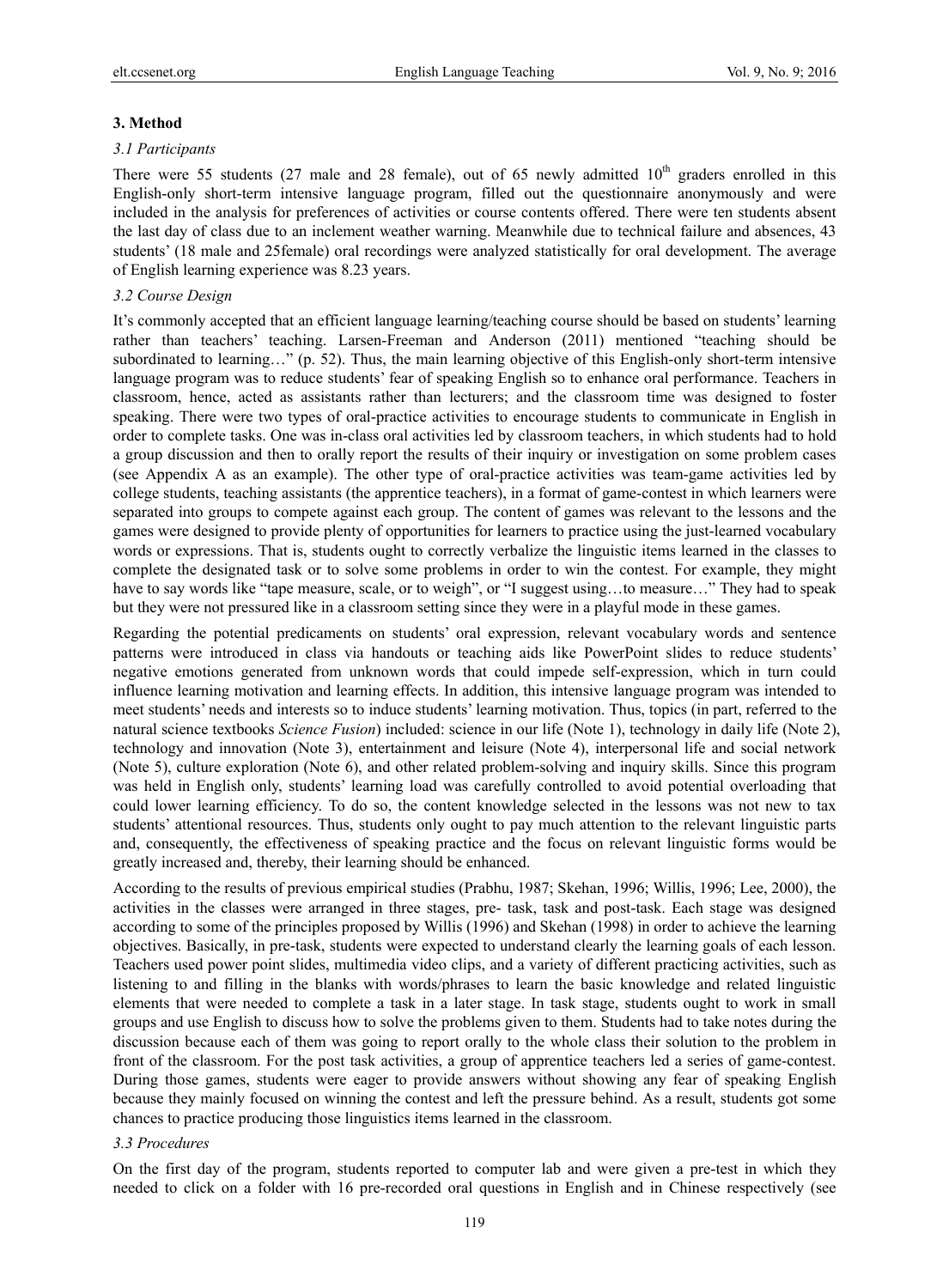Appendix B). They were instructed to click on one English question at a time to listen to it and then to record their oral response immediately after listening to it without any planning or going back to change their oral responses until the end of all the questions. They were told to answer each question as if they were conversing with a speaker. They had to respond to all questions asked in English first and then they could proceed to respond to those pre-recorded questions in Chinese. The use of Chinese questions was to exclude the possibility of knowledge deficiency and to verify that using English was the only trouble for these students to respond to those questions.

After pre-test, they moved to their classrooms to have regular lessons that included pre-task learning, in-task oral activities, and post-task game contests.

By the end of this intensive language program, they were asked to do a post-test orally in English and in Chinese respectively, and then they filled in a survey questionnaire written in Chinese anonymously (see Appendix C for the English version).

#### *3.4 Measures*

In order to understand whether the arrangement of the this intensive language program reduced students' fear of speaking English and promoted their learning motivation, students' responses to the questions were tallied according to the box they ticked and according to the ranking they ordered.

To measure their preferences on the subject-topics and the oral activities, the survey questions asked them to rank the topics and the oral activities according to their preferences (1 means the most preferred and 6 is the least preferred). The ranking was converted into grade points. That is, the most preferred subject topic received 6 points while the least preferred topic received 1 point. The grade points assigned to each subject topic or each oral activity were summed up to represent the degree of preferences.

To measure the effectiveness of their verbal performance, there were 16 questions in the pre-test and post-test pre-recorded orally in both English and Chinese. The first four questions were warm-up questions to establish the rhythm and were not related to the main content of this study. Therefore, the oral recordings of these four questions were discarded from the statistical analysis on student's oral development. The oral responses to the remaining 12 questions were coded according to AS-Unit (analysis of speech unit) proposed by Foster, Tonkyn and Wigglesworth (2000). An AS-Unit seems to be more sensitive to the nature of utterances and the differences in performance than T-unit that was used to measure syntactic complexity of written data. AS-Unit is mainly syntactic unit that shows "speakers may plan multi-clause units" (Foster et al., 2000, p. 365) and "the ability to plan at the multi-clause level is important for establishing a speaker's level of proficiency, and evaluating the complexity of a particular performance by that speaker" (p. 365). Hence, the verbal expressions, collected from pre-test and post-test, were analysed according to AS-Unit.

The coding criteria were illustrated in the following chart (see Table 1). Grammar was temporarily ignored as long as the semantic meaning was not affected since the merit of this English-only program was to motivate students to start to speak English. In addition to syntactic complexity, the length of utterances was also analysed to show linguistic development if there is any. Words uttered were simply counted after back channel cues (such as mm, uh and yeah), false starts, repetition and other words that are irrelevant to the intended responses were eliminated. In Table 1, braces were used to signal words to be eliminated, brackets to indicate an AS-unit, and double colon (::) to mark the boundary of two clauses.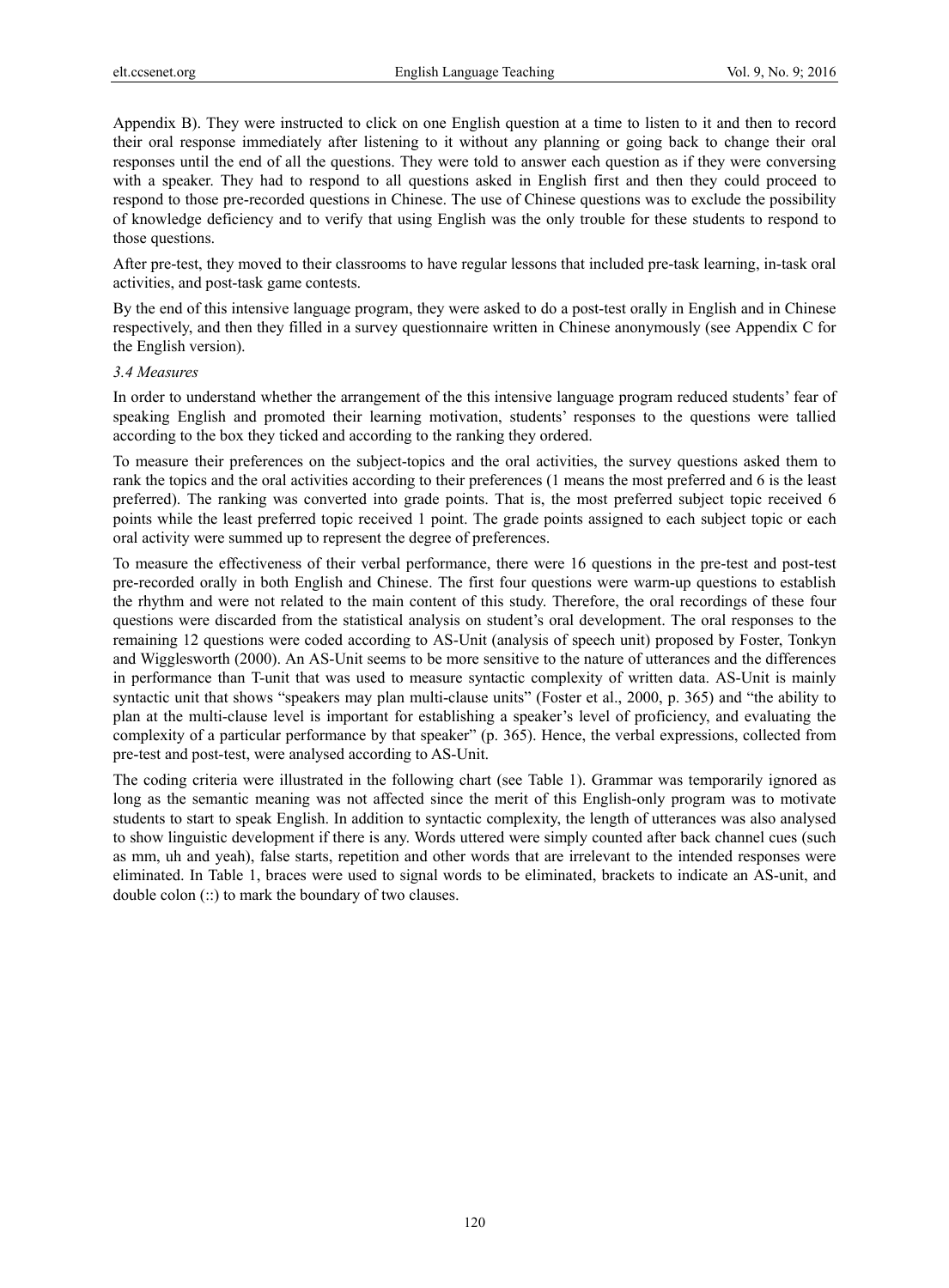| Question                  | Students' responses                                                                  | Responses coded                                                                                                                                                    | Syntactic<br>complexity | words<br>uttered |
|---------------------------|--------------------------------------------------------------------------------------|--------------------------------------------------------------------------------------------------------------------------------------------------------------------|-------------------------|------------------|
| Do you know<br>is?        | I know, I know the science.<br>what science It's a study abouta study,<br>like that. | $\{I \text{ know}, I \text{ know the science.}\}$<br>[It's a study about $\{\}$ a study,<br>measuring, comparing. It's measuring, comparing.] [It's<br>like that.] | 2AS                     | 11               |
|                           | physical by testing, and physical by testing,<br>experimenting,<br>measuring.        | Science is  a study of [Science is {} a study of 1AS<br>nature and what  and nature {and what } and<br>and<br>and experimenting, and measuring.                    |                         | 14               |
|                           | hand to do.                                                                          | Science is what you use [Science is: what you use hand 1AS 2 C<br>to $do.$ ]                                                                                       |                         | 8                |
| What are your<br>hobbies? | My hobbies is collect<br>collect stampsor sticks. I<br>like to collect them, that.   | [My hobbies is collect {collect} $2AS$ , 2C<br>stamps { $\ldots$ } or sticks.] [I like<br>to:: collect them. ${that}$ .                                            |                         | 12               |

Table 1. The sample utterances coded according to the AS-Unit.

#### **4. Results**

This study aimed at investigating (a) whether students like the English-only intensive language program and which topics they like the most; (b) whether the oral activities motivate students to speak English and whether students improve orally.

According to the results of the survey, fifty two students reported that they liked the lessons, while three did not. These fifty two students (95%) also reported that they liked the "in-class oral activities", and three did not. Meanwhile fifty one students (93%) liked the "team-game activities" led by teaching assistants (apprentice teachers), four did not (see Figure 1). To understand the reasons why students had positive opinions on the lessons, they were required to indicate the reasons that should explain their opinions. Figure 2a reveals that most students liked the program because the English-only course helped them practice listening (36 students, 66%) and speaking (35, 64%), led them to express orally (30 students, 55%) and to learn a lot of knowledge (31, 56%), and provided very interesting content (25, 46%) etc. On the contrary, the three students disliked the course because they were required to express orally and they felt unable to learn because they did not understand (see Figure 2b).



Figure 1. Students' opinions on the intensive language program and on the oral speaking activities

Regarding the in-class oral activities, 52 students liked them but three did not. Figure 3a illustrates that 34(62%) chose that they learned some English communication skills, 33(60%) selected that these activities helped them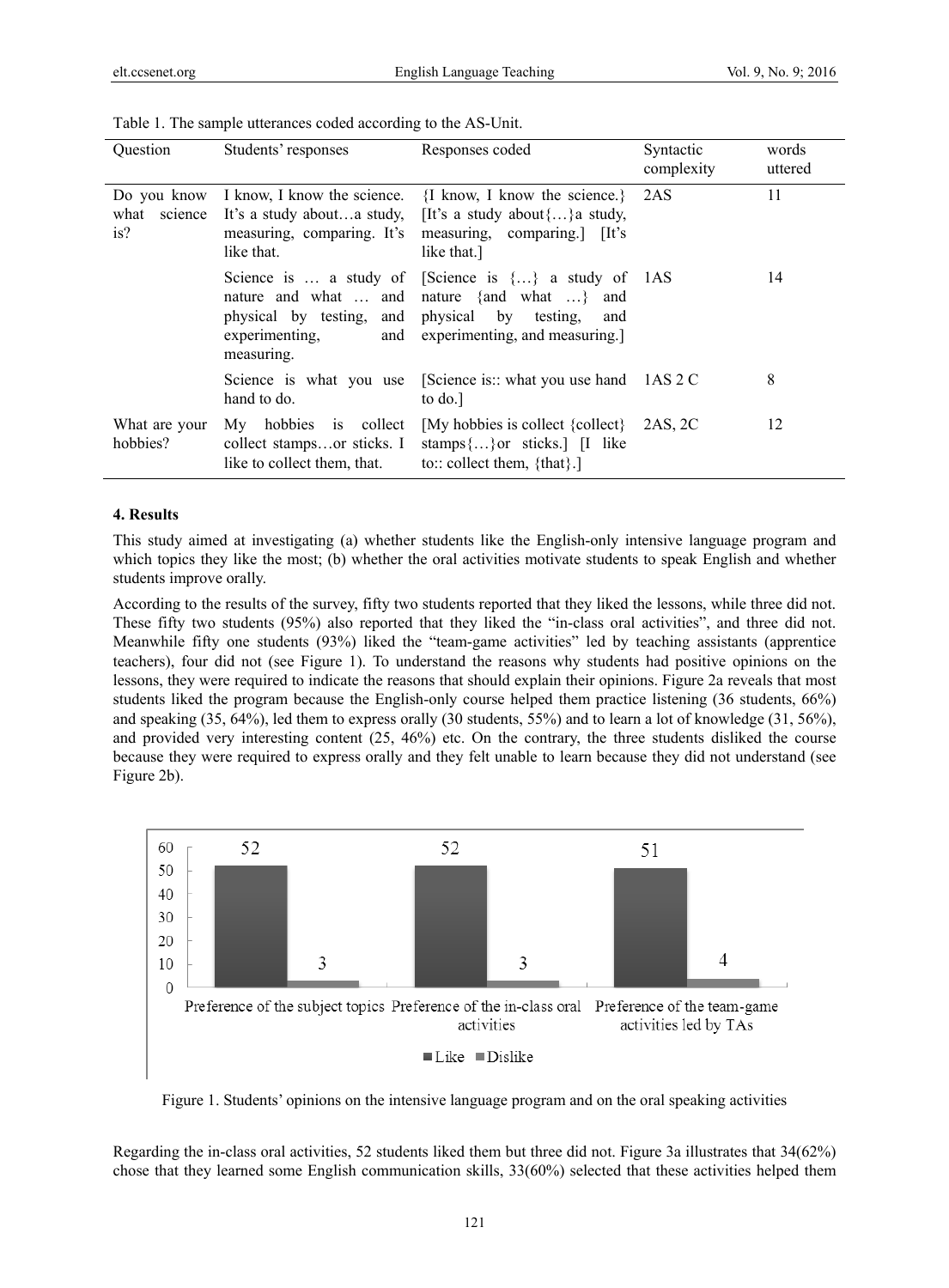understand the word usage, 27(49%) believed that the activities inspired them to strengthen their speaking ability, and 22(40%) indicated that the discussion activities motivated them to speak English. As far as those 3 students who disliked the in-class oral activities reported that they were too difficult so they did not feel like speaking, the objective was not clear to accomplish, or the activities were difficult to understand and hard to comply (see Figure 3b).



Figure 2a. Reasons for their preference of the lessons



Figure 2b. Reasons for their dislike of the lessons



Figure 3a. Reasons for their preference of the in-class oral activities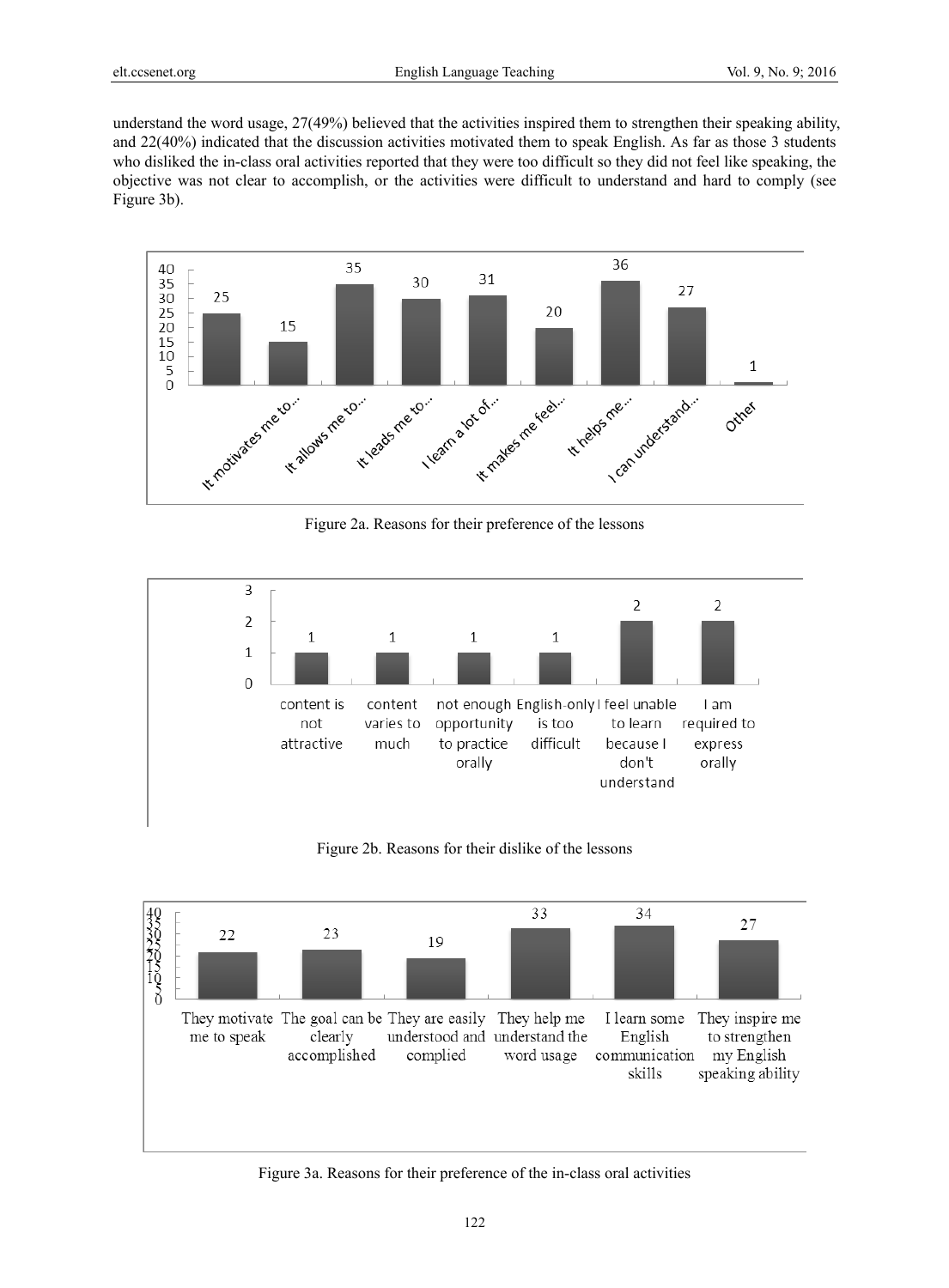

Figure 3b. Reasons for their dislike of the in-class oral activities

The questionnaire also revealed that 51students (93%) liked the teaching assistants-led team-game activities and four students disliked them (See Figure 1). Figure 4a shows the reasons for their preferences of these group-activities. Thirty three (60%) chose "I can cooperate with classmates to complete the task assigned", 31(56%) selected "I can brainstorm ideas with classmates using English", 28 (51%) picked "Team work drives me to participate in discussion", and 22 (40%) selected "I have more opportunity to practice speaking". For those four students who did not like the team-game activities reported that they were not used to sharing opinions with classmates, they felt their English proficiency was relatively low or they were not used to expressing themselves in English (see Figure 4b).



Figure 4a. Reasons for their preference of the team-game activities led by TAs

Research question one also intended to investigate student's preference on the subject topics of the lessons during the program. The rankings required by questions 11 and 12 in the survey questionnaire disclosed that student's preferences of the topics ranged as the following: entertainment and leisure activities, interpersonal life and social network, technology in daily life, science in our life, culture exploration, and technology and innovation (see Figure 5). As for the preference ranking on the oral activities students preferred team-game activities that contained oral applications and contest, in-class case-application discussion, and group project oral report (see Figure 6).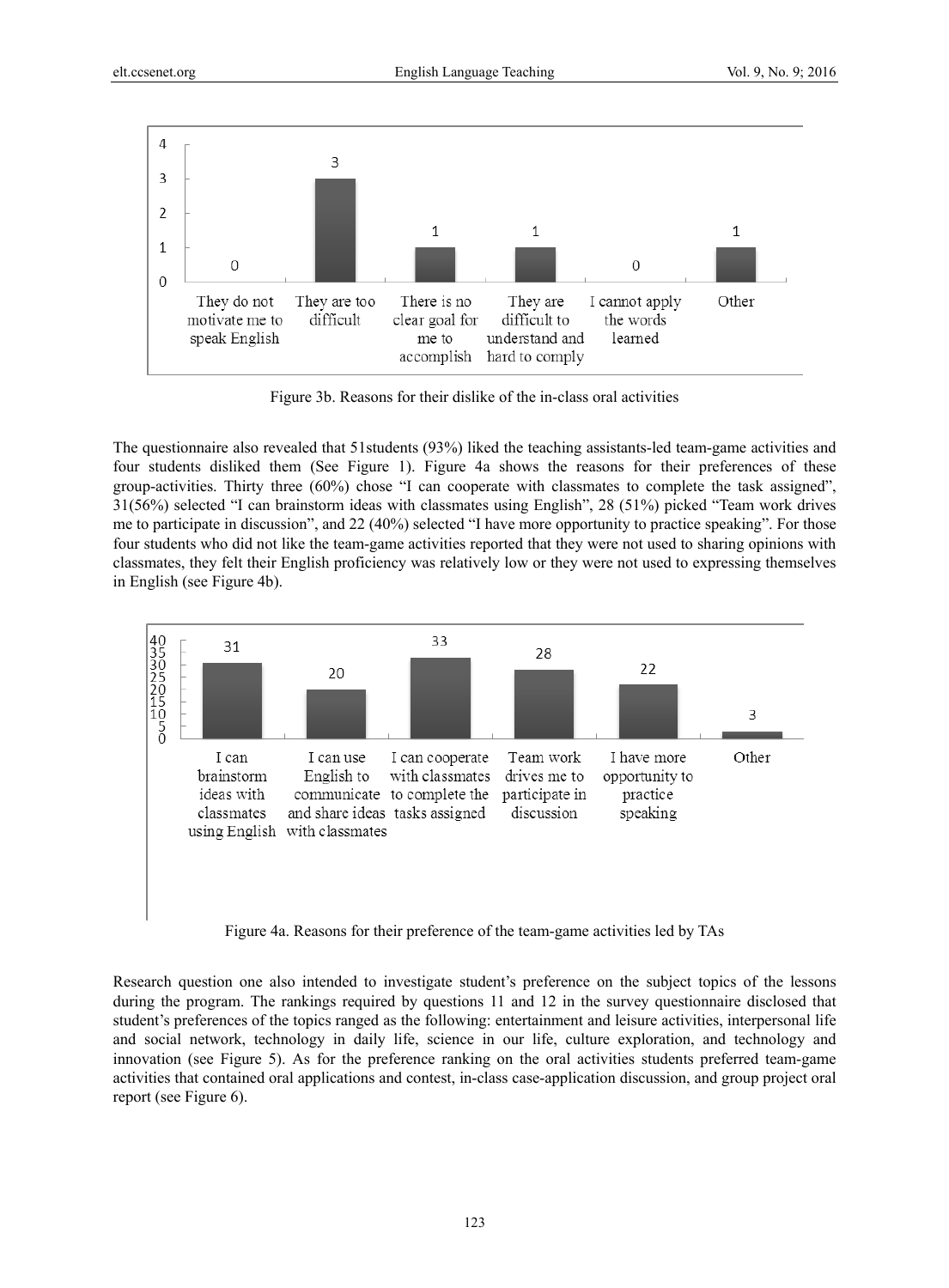

Figure 4b. Reasons for their dislike of the team-game activities led by TAs



Figure 5. Preference ranking on the subject topics



Figure 6. Preference ranking on the oral application activities or games

Research question two investigated whether oral activities motivated students to speak English. Student's opinions were embedded in several probing questions such as 4, 5, 6 and 7 from the questionnaire (See Appendix C). For example, from question four that asked students' opinion on the course, 15 students (27%) marked "it motivates me to learn English", 20 students (36%) checked "it makes me feel willing to practice speaking in the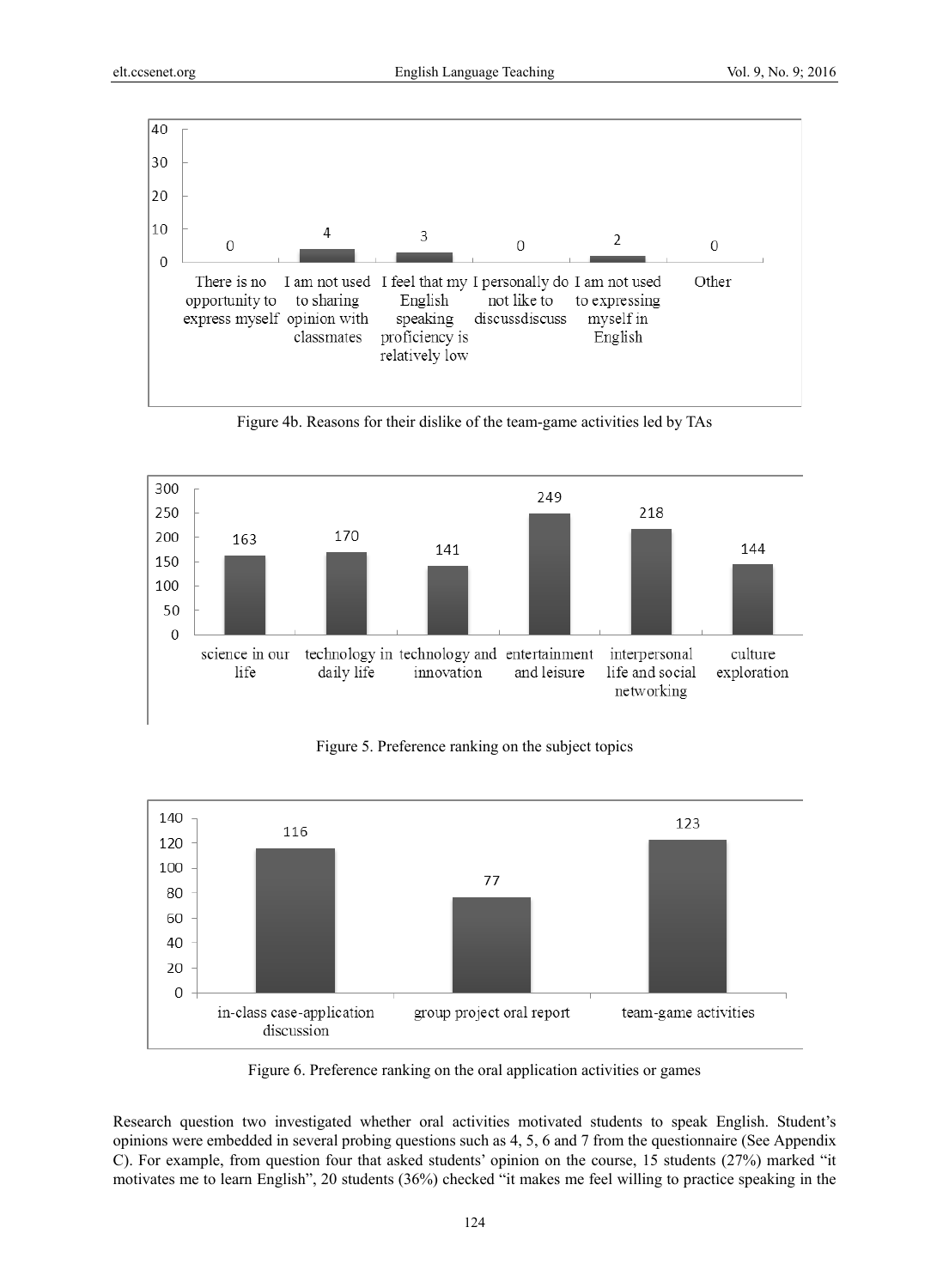future" (see Figure 2a). At the same time, question 5 asked whether students liked the in-class oral discussion activities, 22 (40%) students indicated "they motivate me to speak", 27 students (49%) selected "they inspire me to strengthen my English speaking ability" (see Figure 3a).From question 6 that investigated students' preference on team-game activities, 28(51%) students reported that "team work drives me to participate in discussion" (see Figure 4a). Finally from survey question 7 that asked students' reaction toward their participation in group discussion, only two students reported that they did not dare to speak English, while the majority checked, "I am more willing to speak English" (51%), "my fear to speak English is lowered very much" (58%), and "speaking English with peers is less pressured" (64%) (see Figure 7). Moreover, from the comments section on the questionnaire, 52 (95%) students expressed that they would be willing to participate in a similar English-only intensive language program in the future.



Figure 7. Students' reactions toward their oral participation in group discussion

Research question two also intended to explore whether student's English speaking is improved. Forty three students' complete oral expressions on the 12 course-related questions<sup>7</sup> were transcribed and then coded according to Foster et al.'s AS-Unit (analysis of speech unit). The raw scores were entered into SPSS dependent sample t-test. Paired-samples t test report shows that there is a significant difference between the oral pre-test and post-test in English measured in AS-Unit (the mean difference between pre-test and post-test is -5.63,  $t=$  $-8.80$ , df = 42, p = .001). In addition, there is a significant difference between the oral pre-test and post-test scores in number of clauses uttered (the mean difference in pre-post-test is  $-2.21$ ,  $t = -4.42$ ,  $df = 42$ ,  $p=001$ ). On the other hand, there is no significant difference between the oral pre-test and post-test in Chinese version (the mean difference in pre-post-test is  $-.83$ ,  $t=$  -1.77,  $df = 42$ ,  $p=.085$ ), but there is significant difference between the words uttered in English pre-test and post-test (the mean difference in pre-post-test is -43.49,  $t = -6.97$ ,  $df = 42$ , p=.001) (see Table 2).

| Table 2. The Paired-samples t test on students' oral learning effects |  |
|-----------------------------------------------------------------------|--|
|-----------------------------------------------------------------------|--|

|                          | Mean  | df | <b>SD</b> | t value  | p    |
|--------------------------|-------|----|-----------|----------|------|
| Pretest AS Unit English  | 2.674 | 42 | 2.5609    | $-8.804$ | .000 |
| Posttest AS Unit English | 8.302 | 42 | 4.4268    |          |      |
| Pretest Clause English   | .698  | 42 | 1.4563    | $-4.420$ | .000 |
| Posttest Clause English  | 2.907 | 42 | 3.5309    |          |      |
| <b>Pretest Chinese</b>   | 6.988 | 42 | 3.0128    | $-1.765$ | .085 |
| <b>Posttest Chinese</b>  | 7.814 | 42 | 2.6682    |          |      |
| Pretest words            | 19.88 | 42 | 26.825    | $-6.965$ | .000 |
| Posttest words           | 63.37 | 42 | 45.246    |          |      |
|                          |       |    |           |          |      |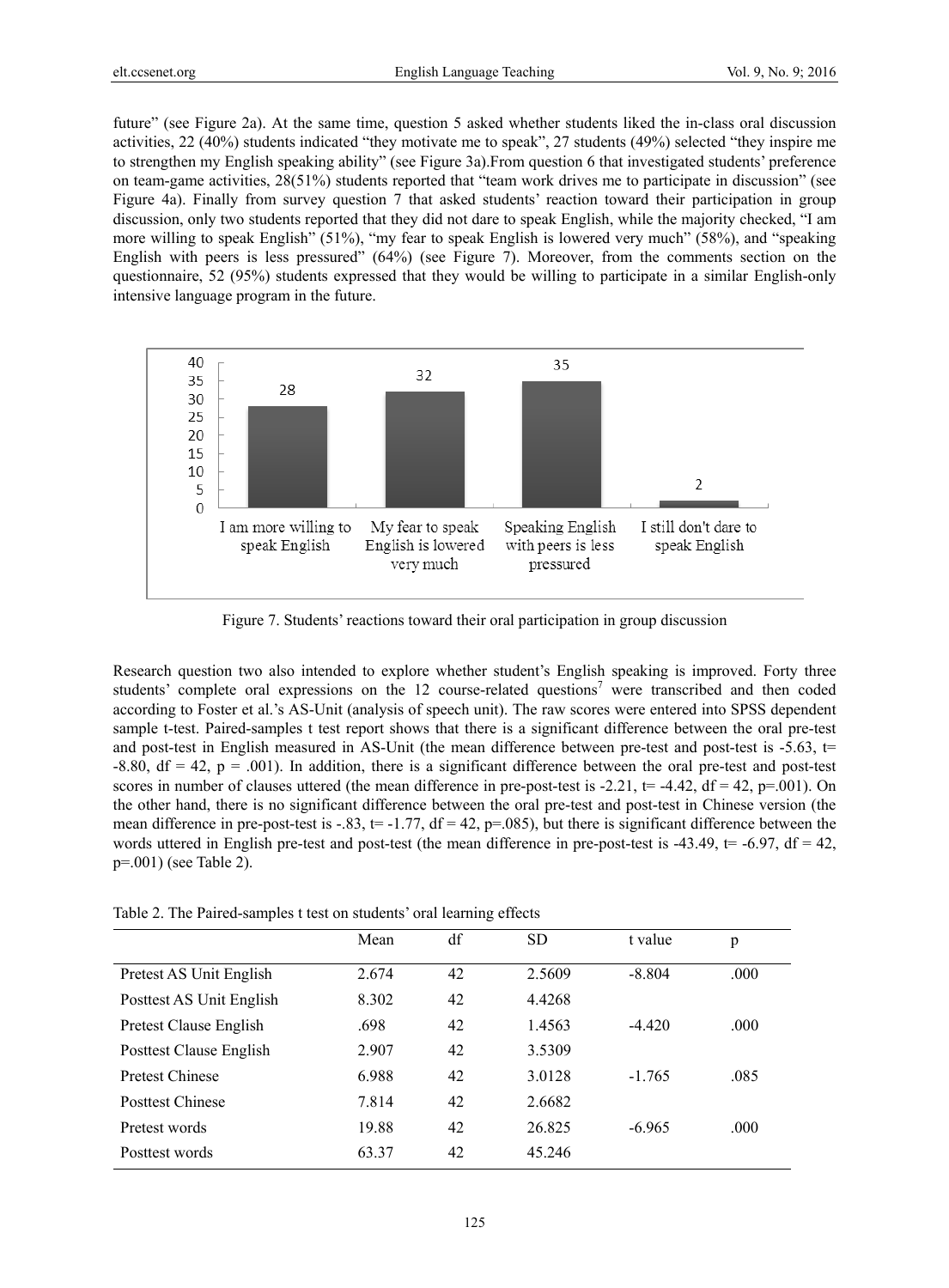#### **5. Discussion**

According to the results from the survey, 95% of the students reported that they liked the course in this English-only intensive language program because the lessons helped them practice listening and speaking as well as leading them to express orally and to learn a lot of knowledge. Meanwhile, 95% of the students also reported that they liked the arrangement of the oral activities held in this English-only intensive language program. The main reasons selected by most students (60%-65%) include that the course and activities helped them practice speaking and listening to English, learn some communicative skills, and understand vocabulary word usage; while some students (40%-49%) expressed that the oral activities motivate them to speak English, to strengthen their speaking ability and give them more opportunity to practice speaking. From these selected options, it is not difficult to understand that if classroom becomes student-centred and provides opportunities to practice using the language, students seemed quite enthusiastic to learn to speak English. Although the numerical data do not seem overwhelmingly convincing, they are relatively representative because these options were not directly primed but embedded in the responses to address other research interests. Moreover, when the oral-practicing activities required learners to cooperate with peers, learning to communicate in English was definitely promoted. For example, some learners indicated, "I am more willing to speak English" (51%), "My fear to speak English is lowered very much"(58%), "Speaking English with peers is less pressured" (64%), "I can brainstorm ideas with classmates using English" (56%), or "team work drives me to participate in discussion" to learn to speak English (51%). Thus, by cooperating, oral activities became more attractive to students to enhance their interest in speaking.

On the other hand, the top 3 preferred subject topics chosen by students are "entertainment and leisure", "interpersonal life and social network", and "technology in daily life". This result seems to reveal that students felt interested in topics that are closely related to their daily life and the language forms learned could come into play when they need to interact with peers in English. This appeared to corroborate Paulo Freire's ideas that education is most effective when it relates to students' real needs (Freire and Macedo 1987 in Larsen Freeman & Anderson 2011, p.170-174). As for culture exploration and technology and innovation, generally and conventionally believed popular subjects in foreign language textbooks, are perceived relatively less interesting. The reasons could be due to age, generation, or some other possible factors that future research might be necessary to unveil this mystery.

As for the training objective of this program, the lessons were supplemented with a variety of oral application activities to ensure ample opportunities to practice speaking. As a result, 93% of the students reported that they liked the team-game oral activities that were designed to make students use English to complete some tasks. In other words, students appeared to prefer this type of practice that applied what they just learned and that was in an interactive and playful mode. This explains that students nowadays expect the immediate evidence of effective learning outcomes, or they lose patience or enthusiasm. Moreover, if oral practice proceeds in a playful mode, the pressure of learning or speaking a foreign language would be reduced naturally because students think they are in a game rather than in an academic practice. As a result, student's learning desire should be increased. In contrast to the team-game activities, group project report is the least preferred oral activity because they had to be in front of the whole class reporting the results of their discussion. Although students were accompanied by their group members while reporting, the oral delivery was still individual. Therefore the pressure was relatively large. Even so, there were still 17% of the students liked such public speaking-training activity. In addition, from the results of the self-evaluation over the in-class verbal participation (Question 8, Appendix C), 18% of the students reported that they took the initiative to answer teacher's questions, 38% of them reported that unless the teacher called on them, they would not take the initiative to speak aloud in classroom. Again conformed to the expectation that Asian students normally play a submissive role in classroom, 53% of the students reported that they actively participated in the peer group-discussion. In short, although public oral report did not win student's affection, peer-group discussion prior to the public oral report should be an indispensable and favourable oral learning process. Many students in this study reported that their fear of speaking English was lowered very much in group discussion and they thought that speaking English with peers was less pressured.

Finally, t test revealed that students' pre-test and post-test oral performance is significantly different. That is, after immersing themselves in the English-only intensive language program, students' average mean score on the English speaking post-test is significantly better than their pre-test in terms of the number of speech unit, clause unit, and words. As a result, these students were more capable to plan at the multi-clause level afterwards. Thus, students' level of proficiency or the complexity of their speaking performance seemed to have improved after this program. It is also important to note that students could not answer questions in English was not due to the lack of content knowledge since the Chinese oral pre-test given right after the English version revealed that their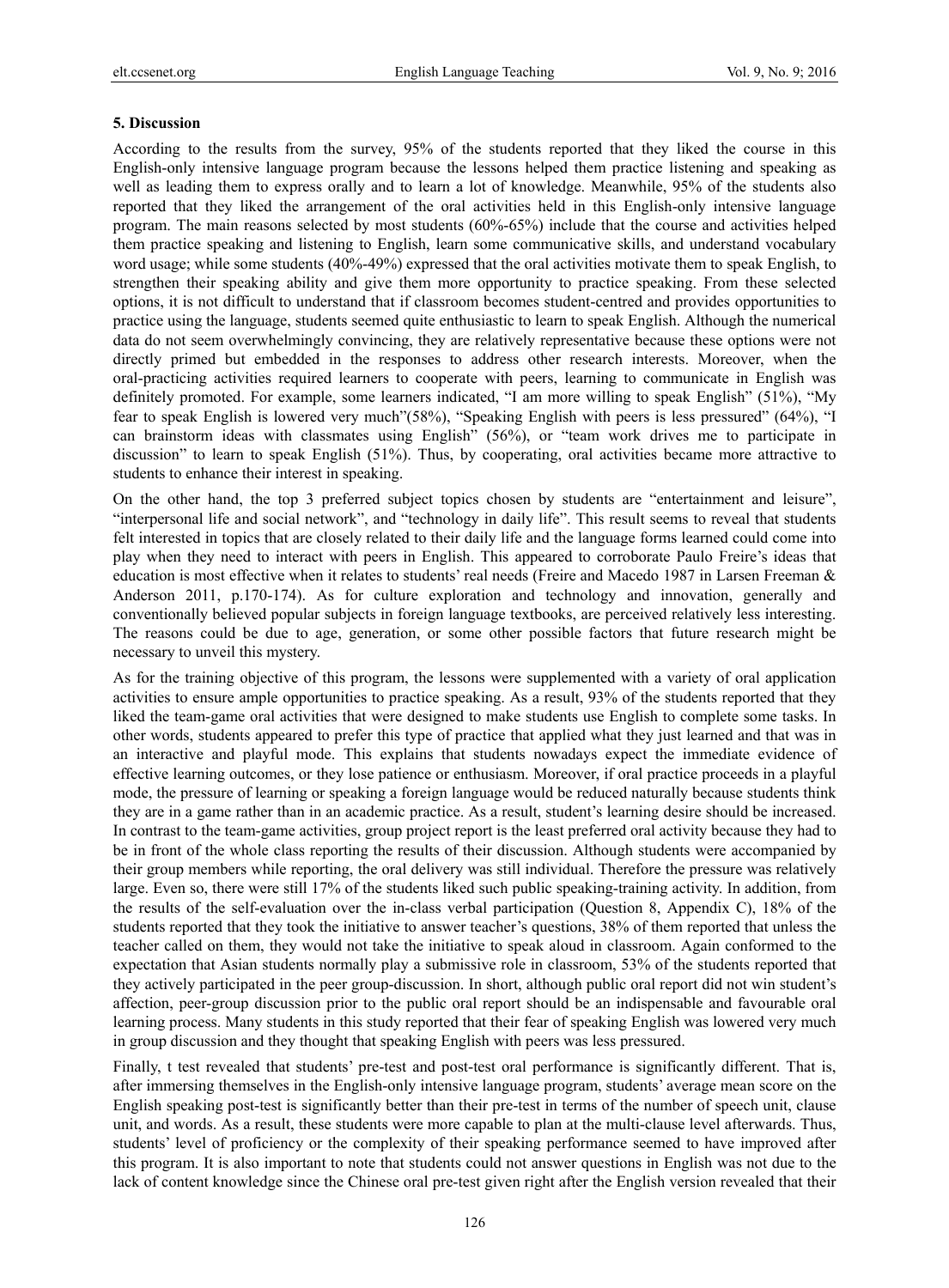verbal scores (M = 6.99) was significantly better than their spoken English scores (M = 2.67) (t= -7.98, df = 42, p=.001). Therefore, it should be English deficiency rather than the lack of content knowledge that disabled student from replying those questions in the beginning. In short, the results of present study appear to support what Dekeyser (2007) suggested. Skill cannot be easily transferred because procedural knowledge is highly skill-specific and thus, if students' speaking skill is to be improved, a separate practice in it is definitely required.

#### **6. Conclusion**

It is a priority, without a doubt, for an English teacher nowadays to enhance students' English language skills in order to connect themselves with the world. Thus, it is recommended, first, that the course content must include topics that deal with students' daily life so they can apply their knowledge in order to experience the fun of learning and to enhance their interest in learning. From the results of this study, the majority of the learners expressed their preference for topics that describe (1) the leisure activities they can practice, (2) how to organize a party and what to be careful with to manage their interpersonal life and social network, and (3) how to report to people their process of solving a common day-to-day problem. For teenagers, the above topics interested them more than the others such as cultural exploration, and technology and innovation.

Second, English-only and interactive teaching styles are necessary in order to fully train students in listening and speaking skills. The learners in this program reported that they enjoyed brain storming ideas with classmates, and team-work prompted them to discuss in English and to learn to speak English; meanwhile, peer group-discussion lowered their fear of speaking English and speaking with peers is less pressured, so they were more willing to speak English. Therefore, English-only in class seems motivating to the learners and the interaction among peers fosters positive attitude toward communicating using the target language.

Finally, language class must include a variety of oral practice activities so that students have ample opportunities to practice speaking to increase their learning of vocabulary and their experience of English conversation to overcome the difficulties that the previous research studies have reported. The results of the present study reveal that learners' speaking performance improved in terms of the structural complexity and the extensions of words they could express to answer questions, and that the majority of the learners reported that they liked this English intensive language program because the lessons trained speaking skill by including many oral activities to help them practice, learn communicative skills and understand the use of vocabulary words.

In sum, classroom time should be returned to students, and teaching should be built upon learner's learning rather than teacher's teaching. When students become the lead in classroom, speaking English will definitely be a dauntless task for both learners and teachers.

#### **References**

- Brian (2014, March). 12 年國教專題-專訪台北市教育局長丁亞雯 [12 Year Compulsory Education: An interview with Ding Yawen, the commissioner of Taipei City Government's Department of Education. *English Career*, *44.* Retrieved from http://www.geat.org.tw/?p=5181
- Chang, V. W. (2011). English language education in Taiwan: A comprehensive survey. http://tecs.otecs.ntnu.edu.tw/ntnutecs/images/customerFile/psls/change\_e-paper2006-2012/201104.pdf
- Chang, S. J. (2004). An empirical study of a direct approach to English conversation instruction. *English Teaching & Learning, 28*(3), 53-83.
- Chang, W. C. (2006). English language education in Taiwan: A comprehensive survey. *Education Resources and Research,* 69, 129-144.
- Chen, A. (2012). Application of gender difference and topic preference to promote students' motivation for online EFL learning. *The EUROCALL Review. Proceedings of the EUROCALL 2011 Conference, 20*, 35-40.
- Cheng, M., Chen, Y.-C., & Shih, H.-J. (2007). *Evaluation, feedback, and scaffolding with web-based oral presentations*. Paper presented at the 24th International Conference on English Teaching and Learning in the Republic of China, Taipei, Taiwan.
- Chen, S., & Tsai, Y. (2012). Research on English teaching and learning: Taiwan (2004-2009). *Language Teaching, 45*(2), 180-201. http://dx.doi.org/10.1017/S0261444811000577
- Chiu, C. Y., Guo, C. J., & Su, J. A. (2009). 〈台灣學生英語學習成效不佳-問題來源〉[Taiwanese students poor English learning-Source of the problem http://www.shs.edu.tw/works/essay/2009/11/2009111504104712.pdf
- Chung, I. F. (2013). Are learners becoming more autonomous? The role of self-access center in EFL college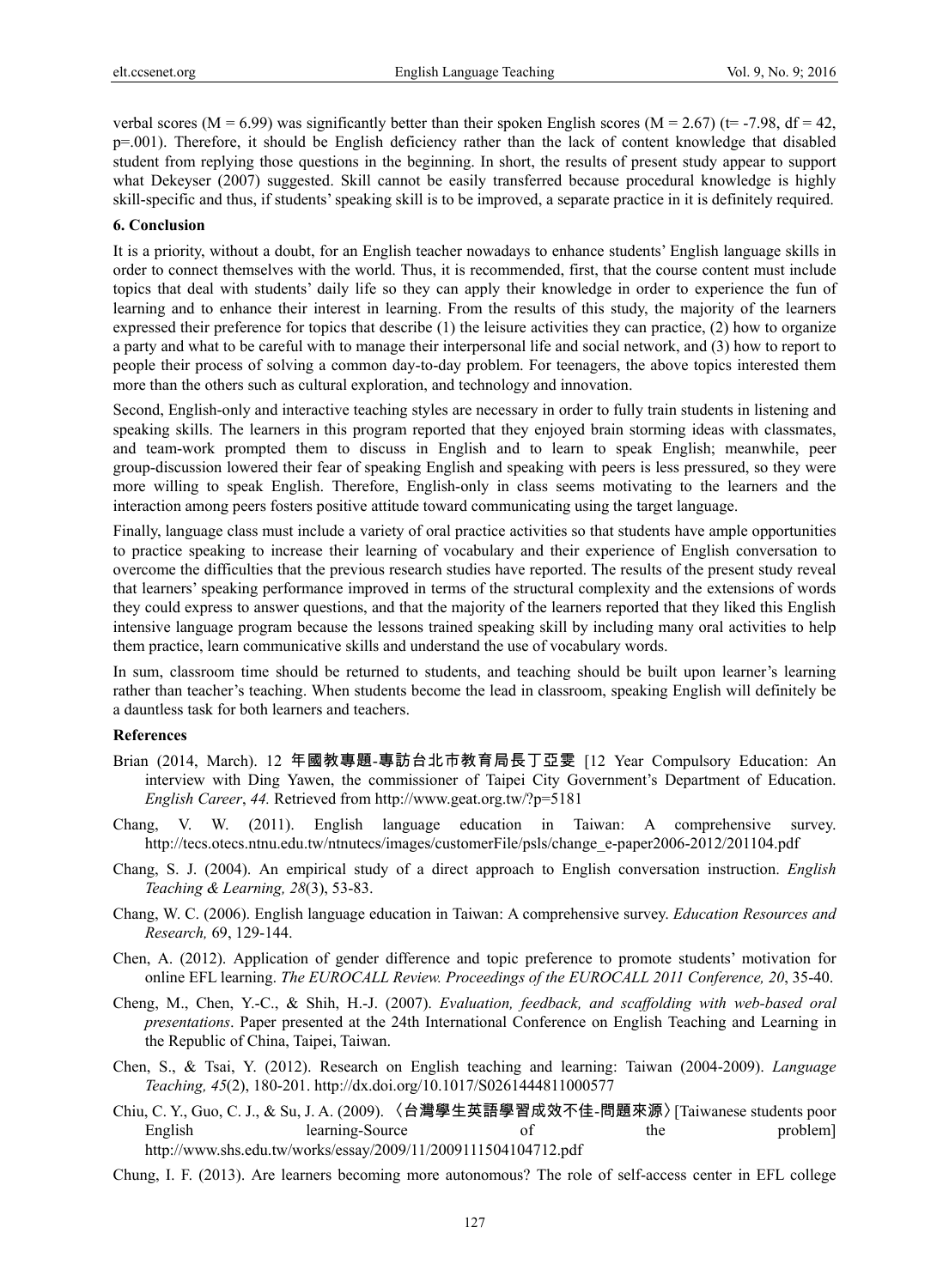students' English learning in Taiwan. *Asia-Pacific Education Researcher, 22*(4), 701-708. http://dx.doi.org/10.1007/s40299-013-0076-y

Chuang, Y. Y. (2010).Task-based language approach to teach EFL speaking. 國立虎尾科技大學學報, *29*(3), 37-52.

Common Wealth. (2012, July 06). Retrieved from http://www.cw.com.tw/article/article.action?id=5041567

- DeKeyser, R. M. (2007). Situating the concept of practice. In R. M. DeKeyser (Ed.), *Practice in a Second*  Language: Perspectives from *Applied Linguistics and Cognitive Psychology.* (pp. 1-18). New York: Cambridge University Press. http://dx.doi.org/10.1017/CBO9780511667275.002
- DiSpezio, M. A., & McDougal, H. (2012). *Science Fusion* (Grade 1-5). Orlando, FL: Houghton Mifflin Harcourt.
- Dörnyei, Z., & Csizér, K. (1998). Ten commandments for motivating language learners: Results of an empirical study. *Language Teaching Research, 2*(3), 203-229. http://dx.doi.org/10.1177/136216889800200303
- Ellis, R. (2003). T*ask-based language learning and teaching*. Oxford: Oxford University Press.
- Executive Yuan. (2002, May). 挑 戰 2008:國家發展重點計畫(2002-2007) [Challenge 2008: National Development Plan]. Retrieved from http://www.teg.org.tw/files/events/2002.05.31.pdf

Freire, P., & Macedo, D. (1987). *Literacy: Reading the word and the world.* South Hadley, MA: Bergin-Garvey.

- Foster, P., Tonkyn A., & Wigglesworth, G. (2000). Measuring spoken language: A unit for all reasons. *Applied Linguistics, 21*(3), 354-375. http://dx.doi.org/10.1093/applin/21.3.354
- Graddol, D. (2007). English next. *ELT Journal, 61*(1), 81-83. http://dx.doi.org/10.1093/elt/ccl050
- Katchen, J. E. (1989). Public speaking course for EFL. Paper presented at the Annual Meeting of the Teachers of English to Speakers of Other Languages, San Antonio, TX, 1989
- Katchen, J. E. (1995). Speaking skills for the sciences. Paper presented at the Annual International Conference of the Institute of Language in Education, Hong Kong, 1995.
- Larson-Freeman, D., & Anderson, M. (2011). *Techniques and principles in language teaching* (3rd ed.) Oxford University Press.
- Lee, J. (2000). *Tasks and communicating in language classrooms*. Boston: McGraw-Hill.
- Lee, P. (2012).〈學習動機〉[Learning motivation]. Brain-compatible theory on teaching and learning. 2012/06/20 http://www.fhjh.tp.edu.tw/mid00/workpieces008.htm
- Li, C-c (2012a). 提升大學生英語溝通能力的思維與策略 [Thoughts and strategy to promote college students' English communicative competence ]. *English Career*, 34, 8-14.
- Li, C-c. (2012b) The evolution and vision of Taiwan's English education. *Taiwan Education Review, 674*, 31-40.
- Li, S-Y., & Lin, P. K. (2009).「EZ Talk」作為「英語聽講」課外輔助學習活動之應用與績效研究. [Promoting English communication ability by using "EZ Talk" as a learning aid]. 淡江人文社會學刊*, 38*, 71-102.
- Lin, H-I. (2004, December). *Challenge 2008-The new Six-year national development plan of the Republic of China (Taiwan)*. Retrieved from the official website of the Ministry of Foreign Affairs, Republic of China (Taiwan) http://www.taiwan.gov.tw/ct.asp?xItem=681&ctNode=268&mp=999
- Lin, Y. F. (2006). The effect of oral-written dialogue journals on speaking in EFL students. *Taiwan Journal of TESOL, 3*(5), 51-92.
- Liu, C. Y. (2012 March). 中小學英語能力輸中韓 [Taiwanese pupils and high school students' English proficiency performance inferior to Chinse pupils and Korean students]. Retrieved from http://www.appledaily.com.tw/appledaily/article/headline/20120305/34067665/
- Ministry of Education. (2001). Grade 1-9 curriculum guidelines. http://teach.eje.edu.tw/9CC2/9cc\_about.php
- Ministry of Education. (2013). 十二年國民教育政策宣導-學習篇[12-year basic education program-learning] retrieved from http://12basic.edu.tw/temp/brochure6.pdf
- Nunan, D. (2003). The impact of English as a global language on educational policies and practices in the Asia-Pacific region. *TESOL Quarterly, 37*(4), 589-613. http://dx.doi.org/10.2307/3588214
- Prabhu, N.S. (1987). *Second language pedagogy*. Oxford: Oxford University Press.
- (2008). Promoting English communication ability by talking: A case study of ILCAU's "Easy Talk" program.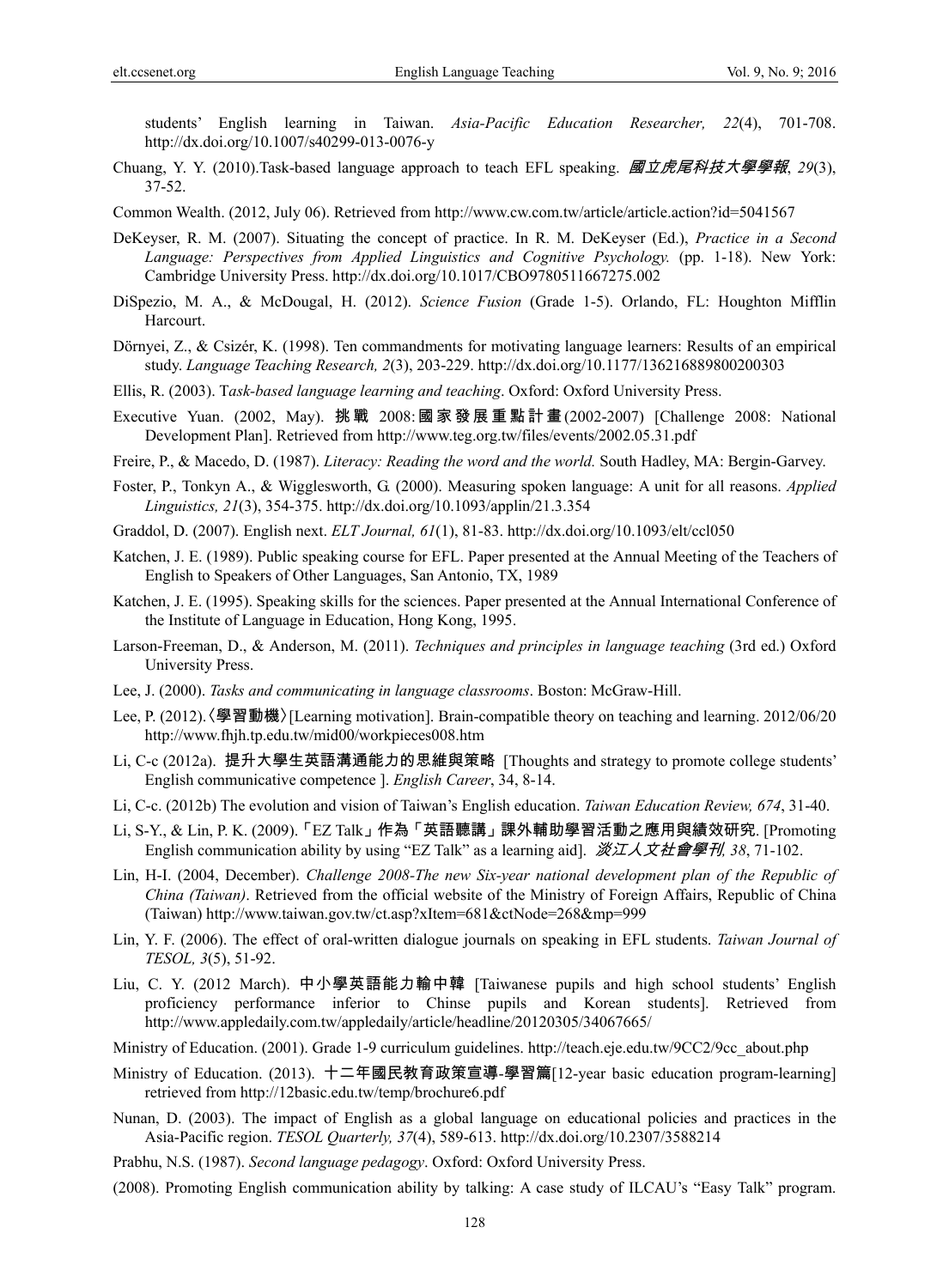[「談」出英語力以亞洲大學國際語文中心「EZ Talk 對談時間」為例]. *Asian Journal of Management and Humanity Sciences.* 

Skehan, P. (1996). A framework for the implementation of task-based instruction. *Applied Linguistics, 17*, 38-62. http://dx.doi.org/10.1093/applin/17.1.38

Skehan, P. (1998). *A cognitive approach to language learning.* Oxford: Oxford University Press.

- Spratt, M., Pulverness A., & Willians, M. (2011). The teaching knowledge test course, Modules 1, 2 and 3. Cambridge University Press.
- Tang, C.-J. (2010). Students' perceptions of college English learning through small group work. *English Teaching & Learning, 34*(4), 75-107.
- Teng, H-C. (2006). A study of listening strategy instruction to EFL college students. *Studies in English Language and Literature, 18*, 29-39.
- Teng, H-C. (2007). A study of task type for L2 speaking assessment. Paper presented at the Annual Meeting of the International Society for Language Studies (ISLS), Honolulu, HI, 2007.
- Teng, H-C., & Chang, S-M. (2005). An investigation of EFL listening difficulties for senior high school students in Taiwan. *Journal of Science and Technology*, *14*, *Human and Sociology, 1*, 63-72.
- Tsai, S. C. (2012). Integration of multimedia courseware into ESP instruction for technological purposes in higher technical education*. Educational Technology & Society, 15* (2), 50-61.
- Tseng, L-H. (2007).國際英語-台灣英語教育新任務[International English new tasks on Taiwan English education]. *English Career*, 30. http://www.englishcareer.com.tw/column/207
- Tsou, W. (2005). Improving speaking skills through instruction in oral classroom participation. *Foreign Language Annals, 38(1)*, 46-55. http://dx.doi.org/10.1111/j.1944-9720.2005.tb02452.x
- Vongpumivitch, V. (2007). Research on EFL speaking assessment in Taiwan: Current issues and future directions. *English Teaching & Learning 31,* 127-163.
- Wachs, S. Leaving the room: An introduction to theme-based oral English. 2012/06/20 Retrieved from http://iteslj.org/Techniques/Wachs-ThemeBased.html
- Wen wei po. (2012). 小學生英語能力-台灣遜大陸 [Taiwan pupils' English performance inferior to Mainland] Retrieved from http://paper.wenweipo.com/2012/03/05/TW1203050002.htm
- Willis, J. (1996). *A framework for task-based learning*. Harlow: Longman.
- Wu, T-F. (3 October 2012). 六成六教授:我們不反對大學退場[66%of professors: we agree closing down universities]. Common Wealth http://www.cw.com.tw/article/articleLogin.action?id=5043901
- Yang, T-R. (2002). 香港三語兩文政策值得參考. [Trilingual and two language texts policy in Hong Kong worth considering], *China Post*, Commentary: A2.

#### **Notes**

Note 1. It deals with how we find out information and learn about the world. Learners learned some action verbs and tools used in scientific inquiry to solve problems in our life.

Note 2. It introduces how to work like a scientist. Learners learned how to report their designing process of solving a common problem in their daily life.

Note 3. It covers the newest technological gadgets (like an air multiplier fan, an electronic reader, a two finger camera, etc.) in which learners needed to learn their features and to compare the innovation with the old model.

Note 4. It presents some leisure activities they can practice. Learners learned some sentential patterns to report their favourite leisure activities, how to do them and what to be careful with.

Note 5. It shows students how to manage their interpersonal life and social network by throwing a party as an example. Learners needed to learn to make a guest list, food list, and many other things to hold a social event.

Note 6. This topic familiarizes students with a local indigenous group, Rukai tribe, and a foreign group, Maori. Learners learned the similarities and differences in background information and cultural specialties of the two groups of people.

Note 7. The first four questions mainly asked students' basic personal information, as long as there is an answer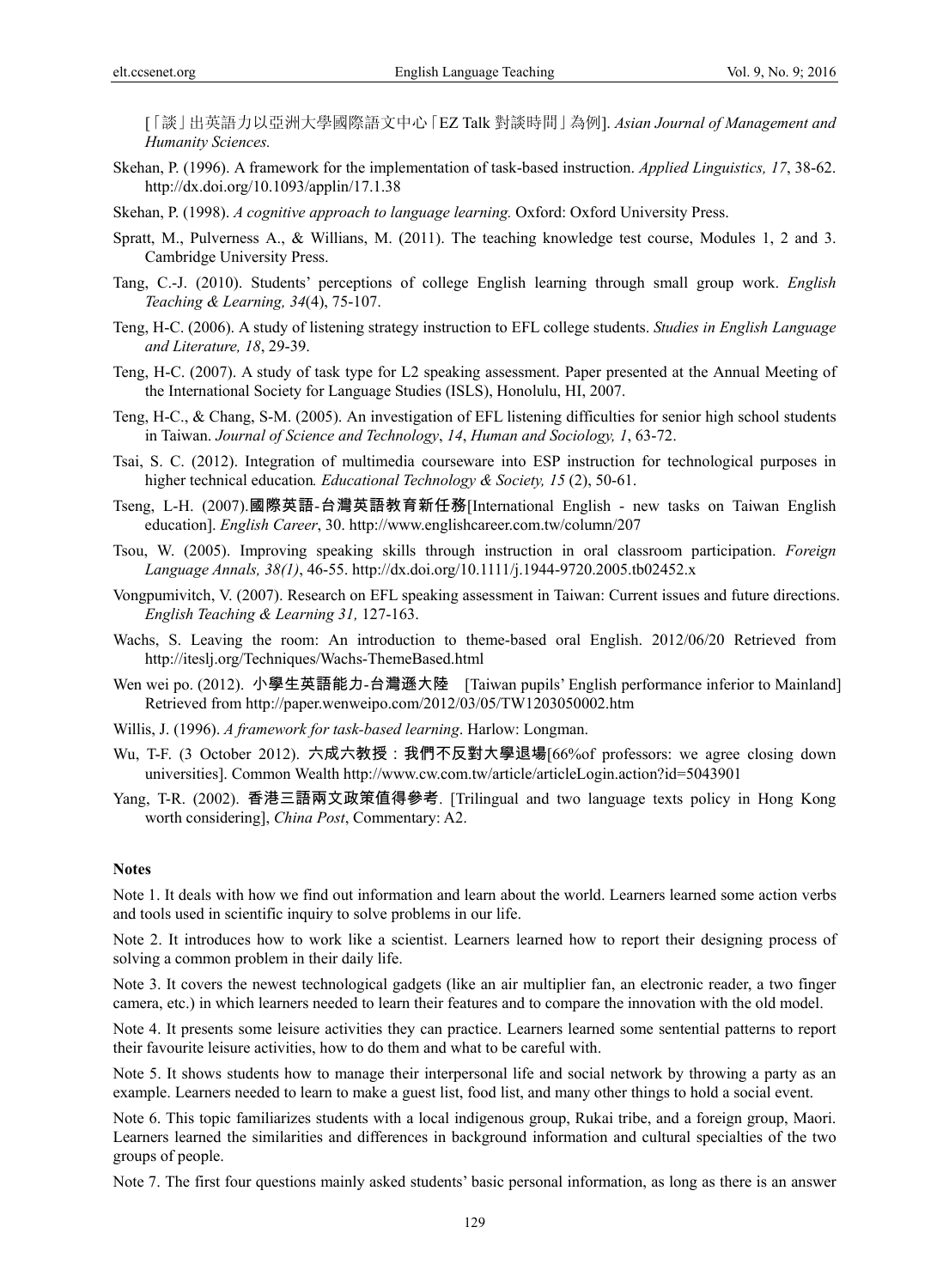to the question, one point is granted; on the other hand, if students did not speak or said "I do not know", zero is assigned. Students' mean oral pretests for both the English and Chinese versions are 3.28 and 3.98, the mean oral posttests for English and Chinese versions are 3.88 and 3.98 respectively. The Paired-samples t test revealed that students performed significantly better on pretest and post-test in Chinese version compared to English version (p= .001 and .044 respectively), and they improved significantly from pretest English version to post-test (p=.001) while in the Chinese version, they remained the same from pretest to posttest. That is, their English speaking on their own personal information (1) was inferior to their Chinese speaking at first, which shows that they seemed to have some difficulty speaking English, and (2) they improved after having participated in the English-only program although it was not as good as their native language, but the gap seemed to be shortened.

# **Appendix A**

# **In-Class Case-Application Activity: Using Science Tools**

Please use necessary and appropriate tools to solve the problems. Later you are going to do an oral report to share your solutions. You'll tell the whole class: (1) what tools you use, and (2) what function each tool does to help you solve the problem.

# **Problem 1:**

You need to measure around the basketball, but you **CAN NOT** use a tape measure.

# **Problem 2:**

Please pick the apples from the piles and pack 1 kilogram of them in a gift box. You need to find a box with 40cm in length, 25cm in width, and 10cm in height. You **CANO NOT** use a scale, but you have found an empty 1.5-liter bottle available at hand.

# **Problem 3:**

Your friend needs you to help him prepare a glass of 450cc warm water that is 50℃ for an experiment. He asks you to get the tap-water first and then start doing it right away.

# Useful language:

During the discussion

I think we can use… to measure…

I suggest/recommend that we (should) use…

I suggest/recommend using… to measure

During the report

We have discussed/decided that we would use...to measure

We decided to use...to measure...

# **Appendix B**

# **Pre-test and Post-test Questions**:

- 1. What is your name?
- 2. Where do you live?
- 3. How many siblings do you have?
- 4. Why do you come to this English camp?
- 5. Do you know what science is?
- 6. Please name some inquiry skills and some science tools.
- 7. What are the steps of an investigation?
- 8. What do engineers do?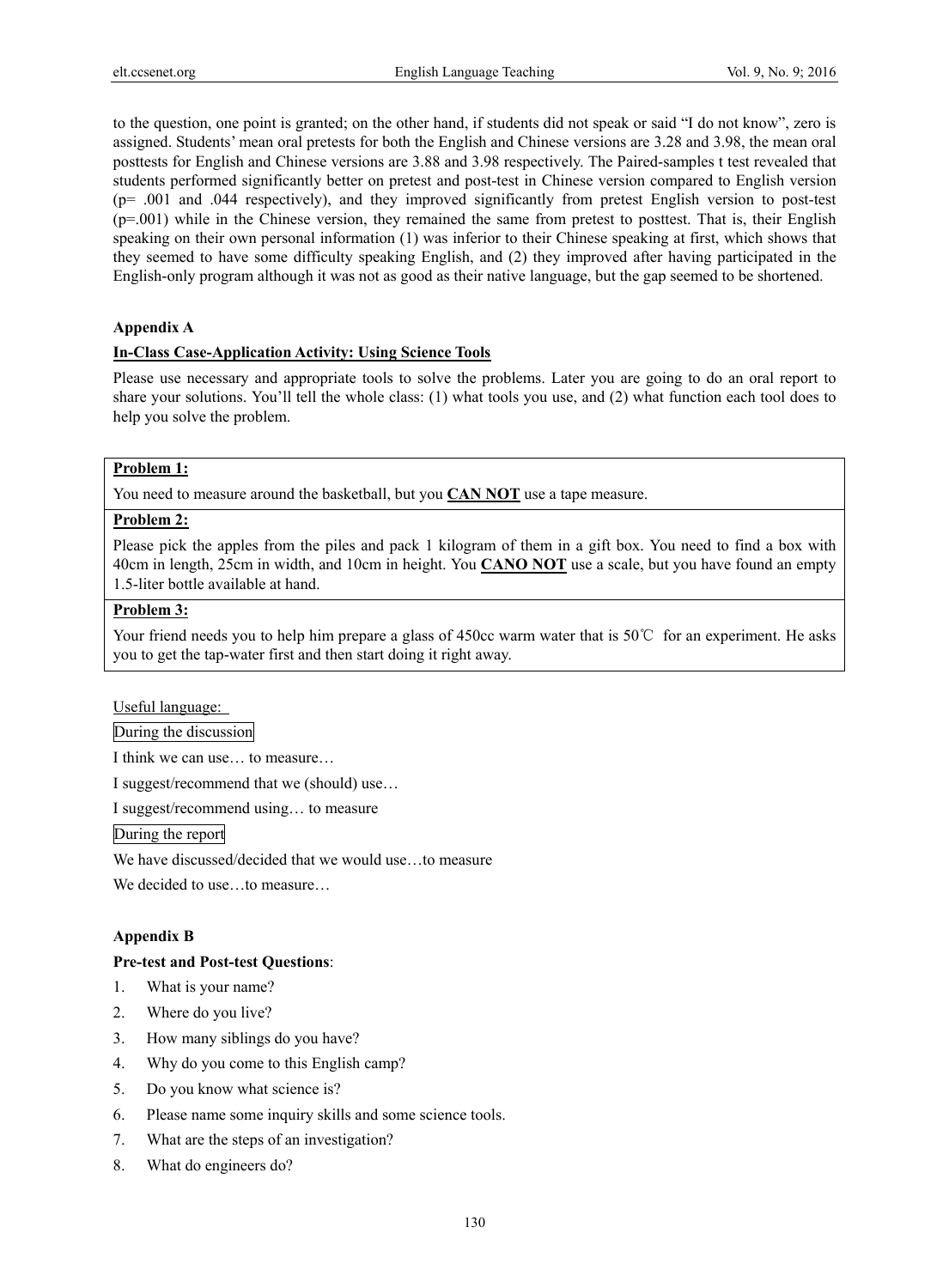- 9. What are the steps of a "design process"?
- 10. Do you know what technology is? Please name some technologies in our life?
- 11. Do you know couch surfing?
- 12. Do you know any technology innovation?
- 13. What are you hobbies?
- 14. Please describe your appearances?
- 15. How much do you know about Rukai and Maori?
- 16. What's your favorite leisure time activity? How to do it? (First, ... Second, ...)

#### **Appendix C**

#### **Survey**

- **I. Biodata**:
- 1. Gender:  $\Box$  Male  $\Box$  Female
- 2. Length of English Learning: year
- 3. Experience of a similar English-only program:  $\Box$  Yes  $\Box$  No

#### **II.** Opinion regarding the course content : Please read carefully and tick  $\mathbb{Z}$  the option(s) applies to you.

## **4. Do you like the course of this English-only intensive language program?**

i.  $\Box$  Yes.

Reason(s) (choosing more than one option is allowed):  $\Box$  content is very interesting;  $\Box$  it motivates me to learn English;  $\Box$  it allows me to practice speaking;  $\Box$  it leads me to express orally;  $\Box$  I learn a lot of knowledge;  $\Box$  it makes me feel willing to practice speaking in the future;  $\Box$  it helps me practice listening;  $\Box$  I realize I can understand lessons by using known knowledge;  $\Box$  other:

ii.  $\Box$  No.

Reason(s) (choosing more than one option is allowed):  $\Box$  content is not attractive;  $\Box$  content varies to much;  $\Box$  there's not enough opportunity to practice orally;  $\Box$  English-only is too difficult;  $\Box$  I feel unable to learn because I don't understand;  $\Box$  I am required to express orally;  $\Box$  other:

#### **5. Do you like the in-class oral activities in classes?**

# i.  $\Box$  Yes.

Reason(s) (choosing more than one option is allowed):  $\Box$  they motivate me to speak;  $\Box$  the goal can be clearly accomplished;  $\Box$  they are easily understood and complied  $\Box$  they help me understand the word usage;  $\Box$  I learn some English communication skills;  $\Box$  they inspire me to strengthen my English speaking ability;  $\Box$  other:

ii.  $\square$  No.

 $\mathcal{L}_\text{max}$ 

Reason(s) (choosing more than one option is allowed):  $\Box$  they do not motivate me to speak English;  $\Box$  they are too difficult, so I do not feel like speaking;  $\Box$  there is no clear goal for me to accomplish;  $\Box$  they are difficult to understand and hard to comply;  $\Box$  I cannot apply the words learned in class in the discussion;

 $\Box$  other:

#### **6. Do you like the team-game activities led by the teaching assistants?**

i.  $\Box$  Yes.

Reason(s) (choosing more than one option is allowed):  $\Box$  I can brainstorm ideas with classmates using English;  $\Box$  I can use English to communicate and share ideas with classmates;  $\Box$  I can cooperate with classmates to complete the tasks assigned;  $\Box$  Team work drives me to participate in discussion;  $\Box$  I have more opportunity to practice speaking;  $\square$  other: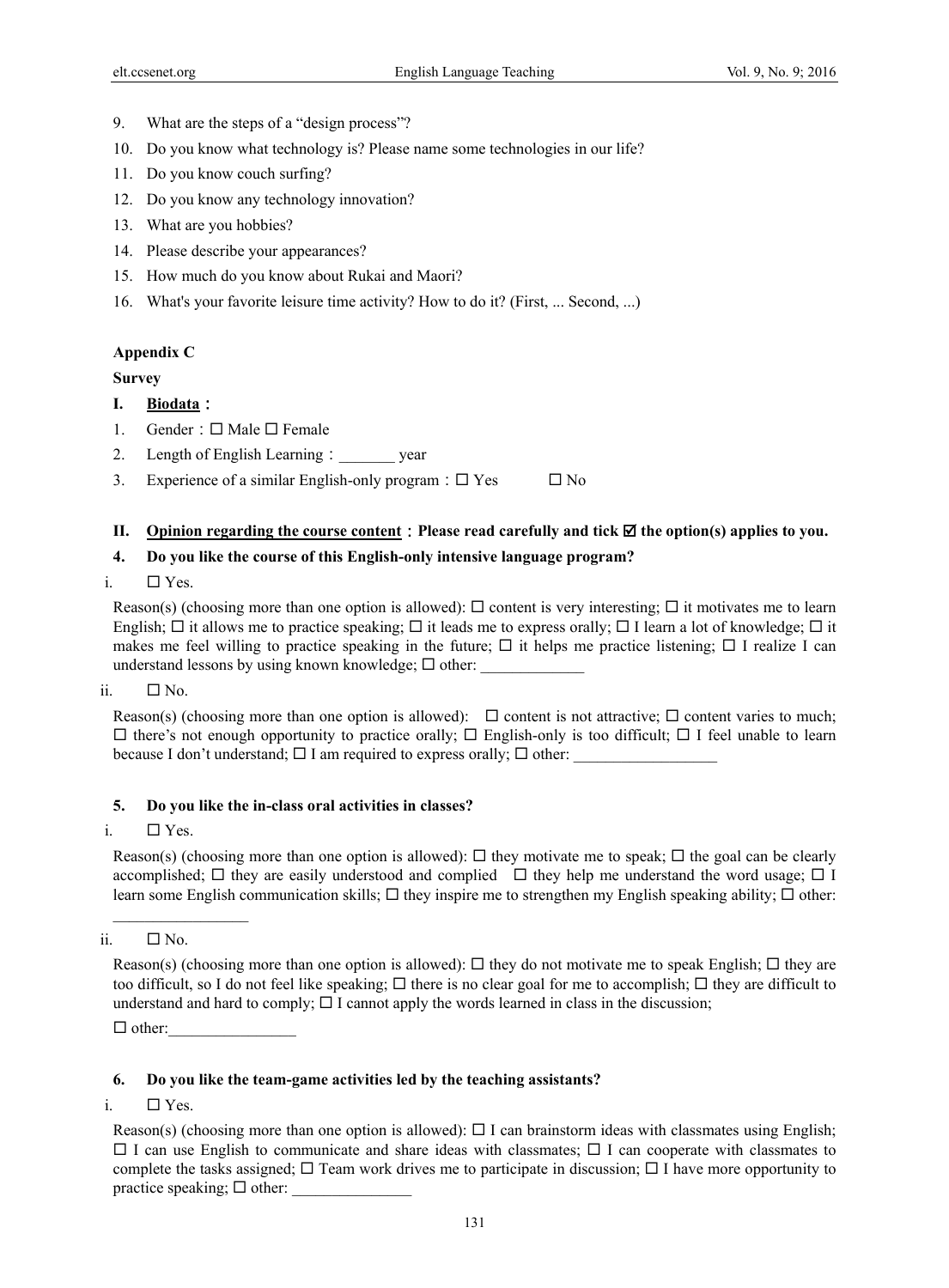## ii.  $\Box$  No.

Reason(s) (choosing more than one option is allowed):  $\Box$  there is no opportunity to express myself;  $\Box$  I am not used to sharing opinion with classmates;  $\Box$  I feel that my English speaking proficiency is relatively low;  $\Box$  I personally do not like to discuss;  $\Box$  I am not used to expressing myself in English;  $\Box$  other:

## **7. After having team/group-discussions with your classmates(choosing more than one option is allowed):**

 $\Box$  I will be more willing to speak English;  $\Box$  my fear to speak English is reduced quite a lot;  $\Box$  I think speaking English with peers is less pressured;  $\Box$  I still do not dare to speak English.

# **8. How is your verbal participation in this program? (Choose only one option.)**

 $\Box$  I take the initiative to answer teachers' questions.  $\Box$  I actively participate in the peer group-discussion.  $\Box$ Unless teachers call on me, otherwise I would not take the initiative to speak;  $\Box$  even if teachers ask me to speak, I do not want to speak.  $\Box$  other:

# **9. When I speak English…**(choosing more than one option is allowed)

 $\Box$  I will pay attention to pronunciation;  $\Box$  I will pay attention to words used;  $\Box$  I will pay attention to fluency;  $\Box$  I will pay attention to grammatical accuracy;  $\Box$  I will self-correct if I find errors;  $\Box$  I can accept correction from teachers;  $\Box$  I can accept correction from classmates.

#### **10. Do you understand the content taught in this program?**

i. (Choose only one option)  $\Box$  completely  $\Box$  mostly  $\Box$  generally  $\Box$  seldom  $\Box$  hardly

ii. Continued from 10i, if you choose "generally", "seldom", or "hardly", please choose the reason or reasons:

 $\Box$  topics are too difficult  $\Box$  vocabulary words are too difficult  $\Box$  teachers speak too fast  $\Box$  English-only is too hard to understand  $\Box$  other:

#### **III. Lesson preference:**

#### **11. Please arrange the lessons in the order of your preferences. The blanks go from the most to the least preferred.**

(A) science in our life (B) technology in daily life (C) technology and innovation (D) entertainment & leisure activities (E) interpersonal life and social network (F) culture exploration (G) taboos in different cultures (H) travel

 $\rightarrow \qquad \rightarrow \qquad \rightarrow \qquad \rightarrow \qquad \rightarrow \qquad \rightarrow$ 

# **12. Please arrange the oral activities in the order of your preferences. The list goes from the most to the least favorable activities.**

(A) in-class discussion (B) group project report (C) team-game activities  $\rightarrow$ 

# **IV. Opinion:**

**13. Would you be willing to participate in a similar English-only intensive language program like this in the future?** 

 $\Box$  Yes  $\Box$  No Reason(s):

**14. What is your viewpoint of toward English listening and speaking before this program? Then, what is your viewpoint now after experiencing this English-only intensive language program?**